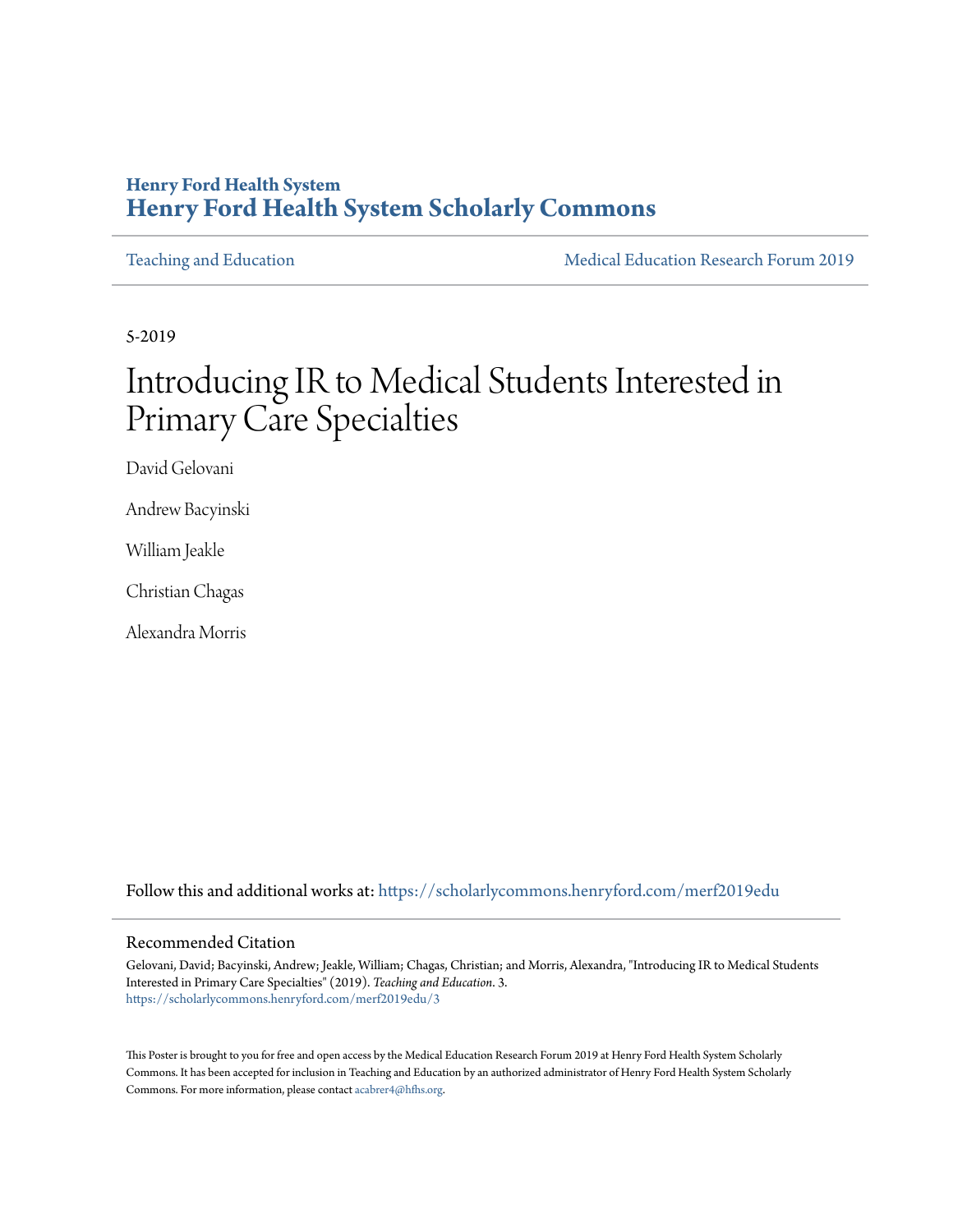# **Introducing IR to Medical Students Interested in Primary Care Specialties**

David Gelovani, Andrew Bacyinski, William Jeakle, Christian Chagas, Alexandra Morris

Detroit, MI

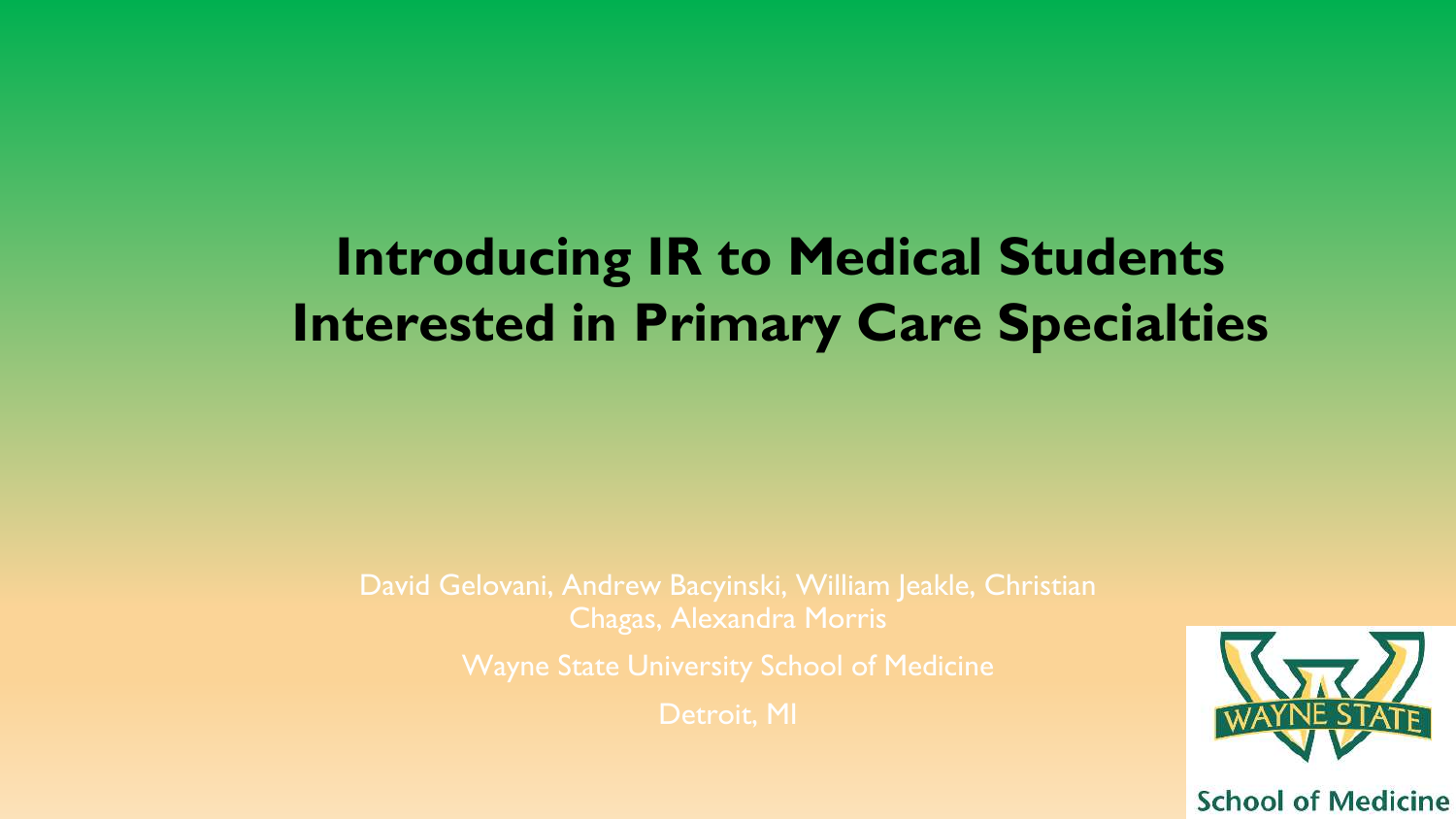### INTRODUCTION

- Interventional Radiology (IR) increasingly recognized as part of collaborative healthcare team.
- IR poorly represented in medical school curricula (Nissim et. al., 2013).
- Interventional Radiology Interest Group presentations and demonstrations increase knowledge and excitement about the specialty amongst medical students (Silk et. al., 2015).
- Effect of these presentations on students interested in other specialties is lacking.

### Hypothesis:

Presenting cases specifically targeted toward medical students interested in primary care specialties increases their knowledge about the role of IR in their future practice.

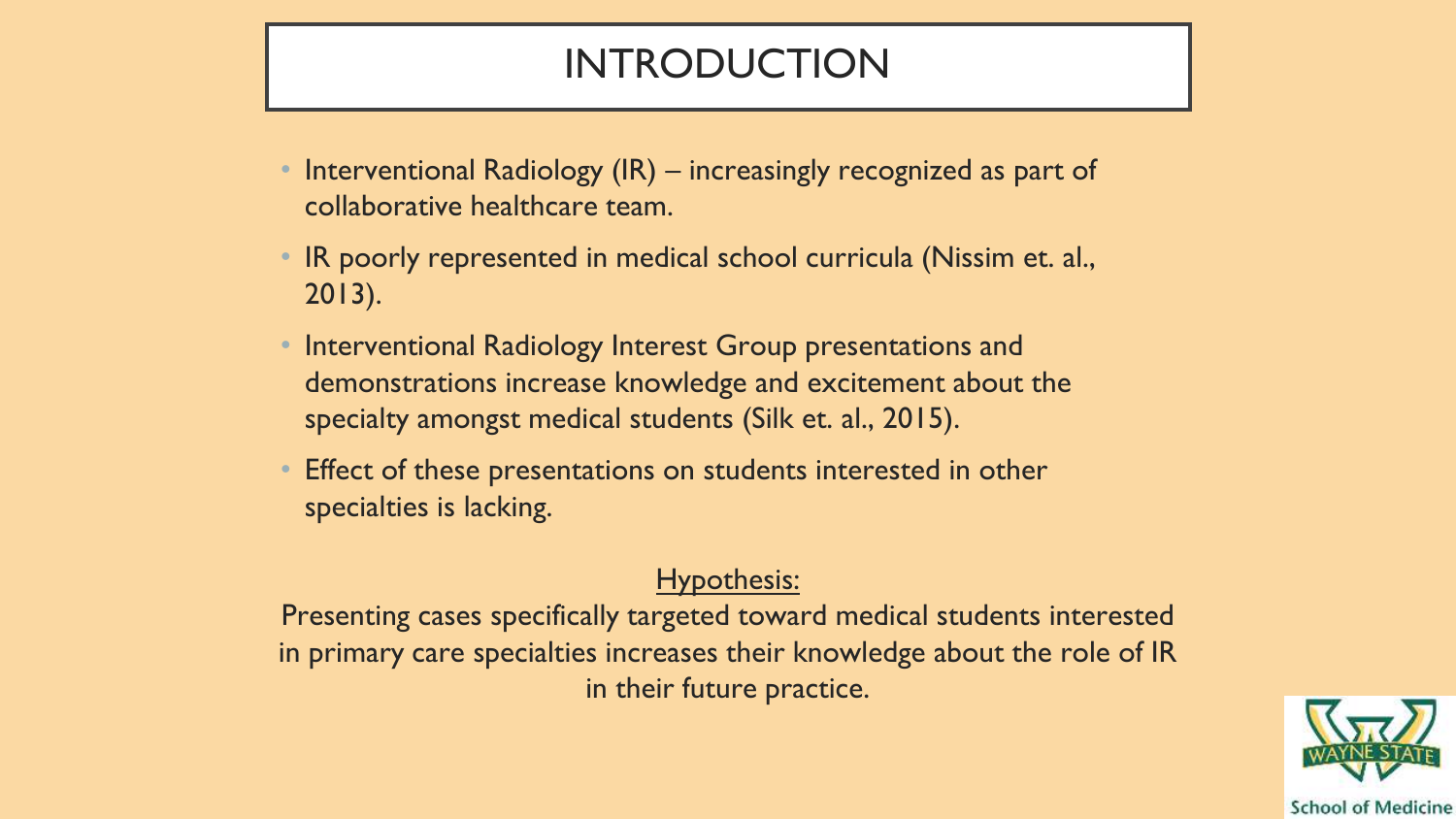## **METHODS**

- IR case presentations that are relevant to each interest group's respective field
	- Family Medicine (Cases: UFE and Kyphoplasty)
	- Internal Medicine (Cases: TIPS and Abdominal Abscess)
	- Emergency Medicine (Case: Trauma/GSW)
- Pre and post surveys with 7 statements on a 1-5 scale
	- $\cdot$  | = strongly disagree,  $5 =$  strongly agree
- N=81; 70 included in analysis.

| <b>Total Sample Size</b>            |    |  |
|-------------------------------------|----|--|
| <b>Total Completed Both Surveys</b> |    |  |
| M1                                  | 47 |  |
| M2                                  | 26 |  |
| M3                                  | 1  |  |
| M4                                  | 3  |  |
| Year Not Specified                  | 4  |  |
| M1&2 who completed both surveys     |    |  |

44 M1 and 26 M2 completed both surveys and were included in this analysis.

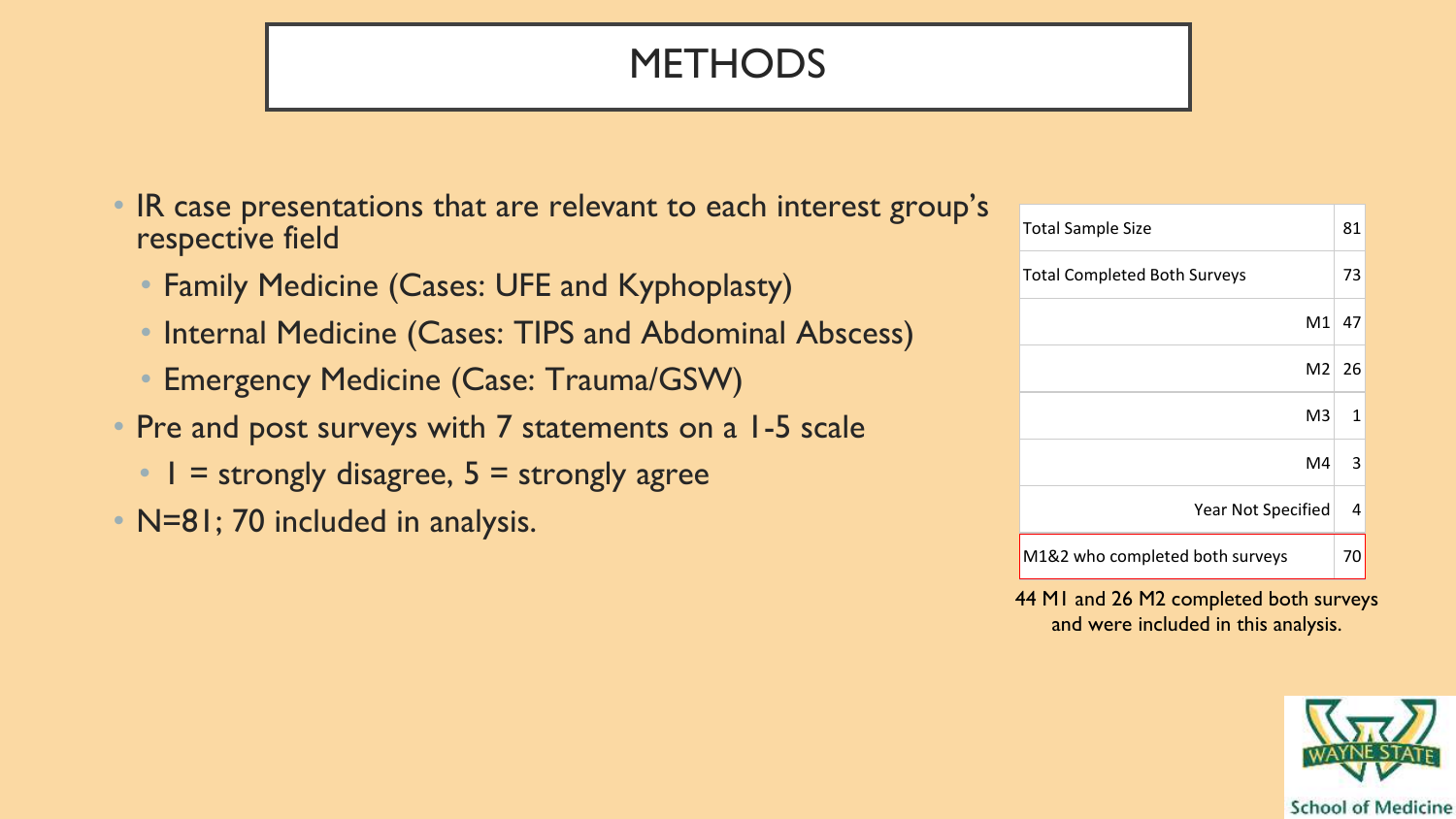### DEMOGRAPHICS AND MEAN SURVEY RESULTS

| M1 Interest               | Frequency Percent |             | M2 Interest               | Frequency Percent |      |  |
|---------------------------|-------------------|-------------|---------------------------|-------------------|------|--|
| <b>Family Medicine</b>    | $\mathbf 0$       | $\pmb{0}$   | <b>Family Medicine</b>    | 0                 | 0    |  |
| <b>Internal Medicine</b>  | 8                 | 18.2        | <b>Internal Medicine</b>  | 8                 | 30.8 |  |
| <b>Emergency Medicine</b> | 8                 | 18.2        | <b>Emergency Medicine</b> | 5                 | 19.2 |  |
| Pediatrics                | $\overline{2}$    | 4.5         | Pediatrics                | $\overline{2}$    | 7.7  |  |
| Neurology                 | 1                 | 2.3         | Neurology                 | 0                 | 0    |  |
| <b>OBGYN</b>              | $\overline{2}$    | 4.5         | <b>OBGYN</b>              | 3                 | 11.5 |  |
| Surgery                   | $\overline{2}$    | 4.5         | Surgery                   | $\mathbf 0$       | 0    |  |
| Ortho                     | $\overline{2}$    | 4.5         | Ortho                     | $\mathbf 0$       | 0    |  |
| IR                        | $\overline{0}$    | $\mathbf 0$ | IR                        | $\mathbf{1}$      | 3.8  |  |
| Rad/Onc                   | $\mathbf{1}$      | 2.3         | Rad/Onc                   | 1                 | 3.8  |  |
| Anesthesia                | 1                 | 2.3         | Anesthesia                | $\mathbf 0$       | 0    |  |
| Undecided                 | 17                | 38.7        | Undecided                 | 6                 | 23.2 |  |
| Total                     | 44                | 100         | Total                     | 26                | 100  |  |



Mean values of all responses to each pre and post survey statements.

Sullivan et. al., 2013 – Analyzing Likert-Type Scale Data

- Means are of limited value (numbers derived from Likert scales represent ordinal responses)
- Frequency distribution of responses are more helpful

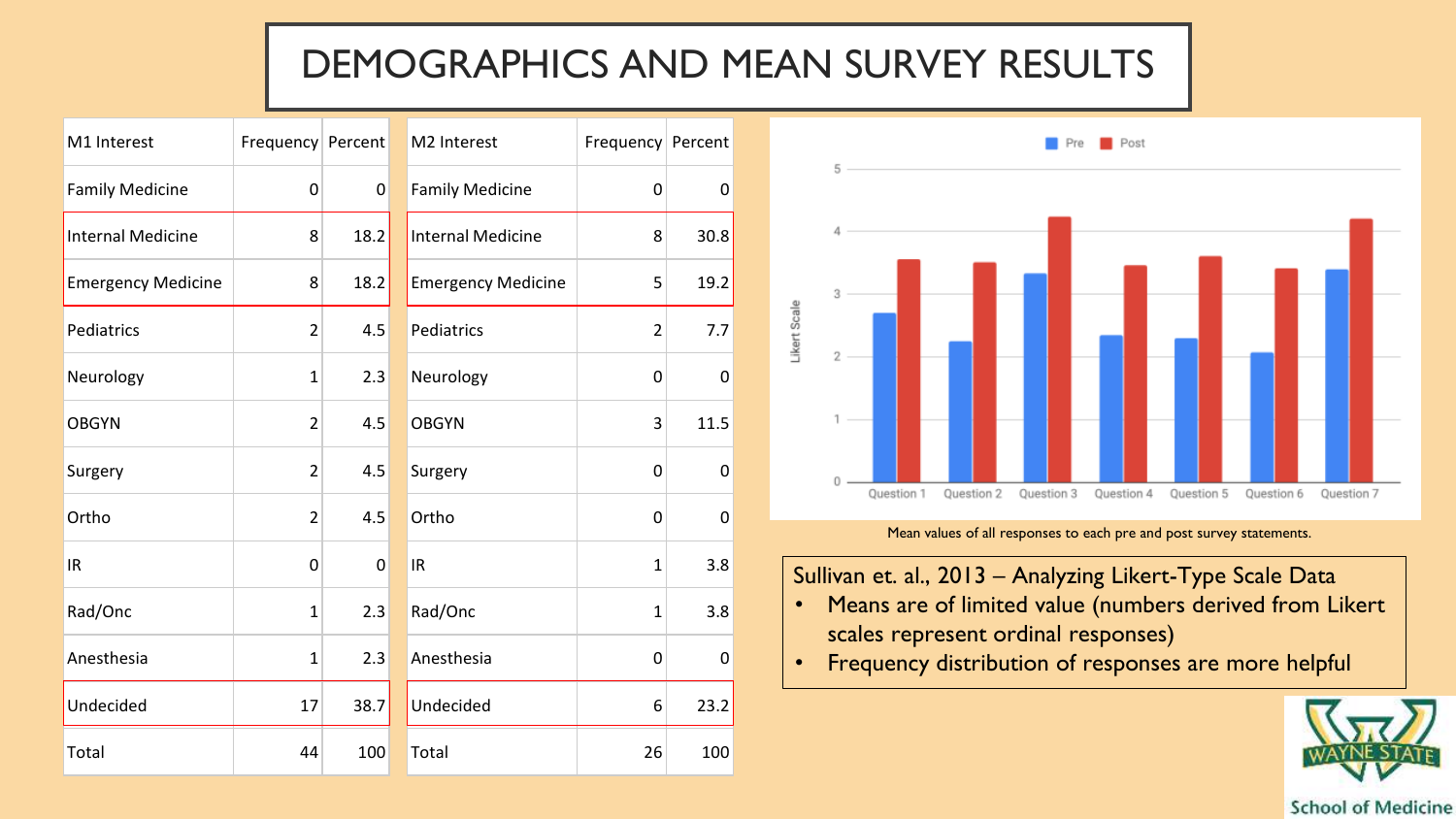### RESULTS: STATEMENT 1 & 2

Statement 1 - "I am familiar with the field of interventional radiology" Pre **Pre** Post 40 30 20 10  $\mathbf 0$  $\overline{2}$  $3$  $\overline{4}$ 5  $\overline{1}$ 

#### Statement 2 - "I am familiar with the basic principals of IR"



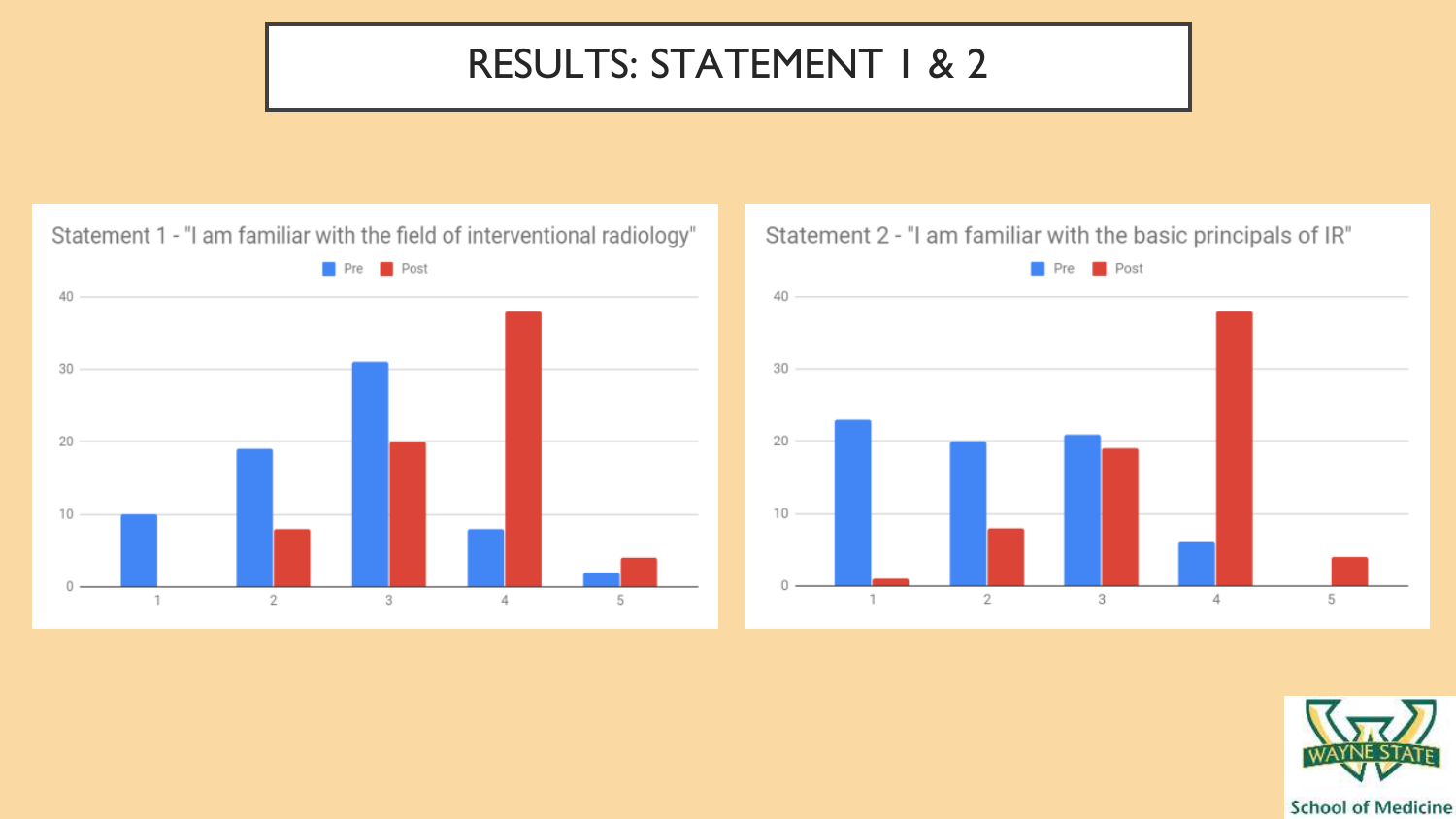### RESULTS: STATEMENT 3 & 4

Statement 3 - I see IR as part of a multidisciplinary care team" **Post** Pre 40 30 20 10  $\cap$  $\overline{2}$ 3  $\overline{4}$ 5  $\mathbf{1}$ 

#### Statement 4 - "I understand the role of IR in the specialty of my interest



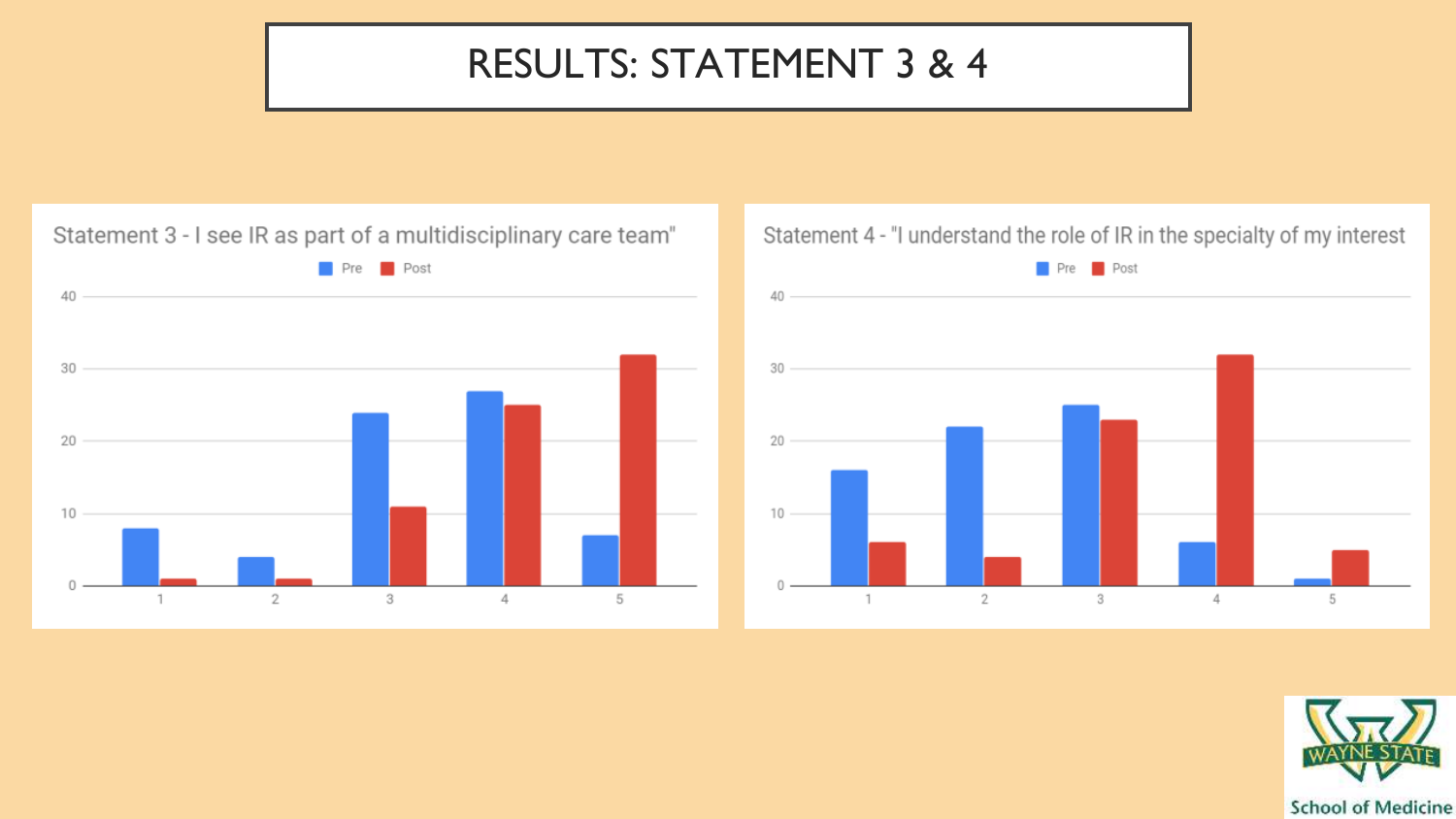### RESULTS: STATEMENT 5 & 6



#### Statement 6 - "I understand the indications for a referral to IR"



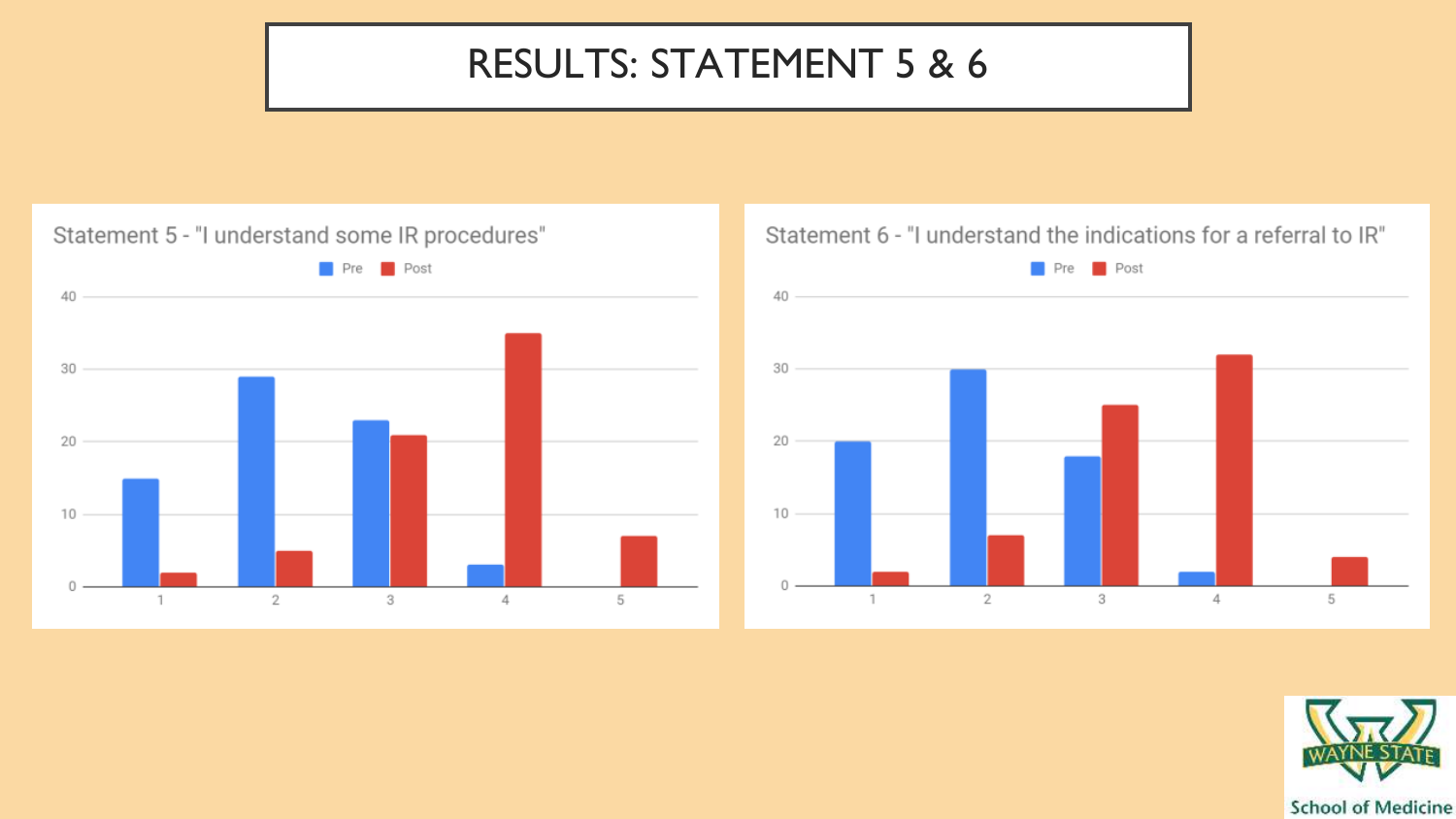### RESULTS: STATEMENT 7





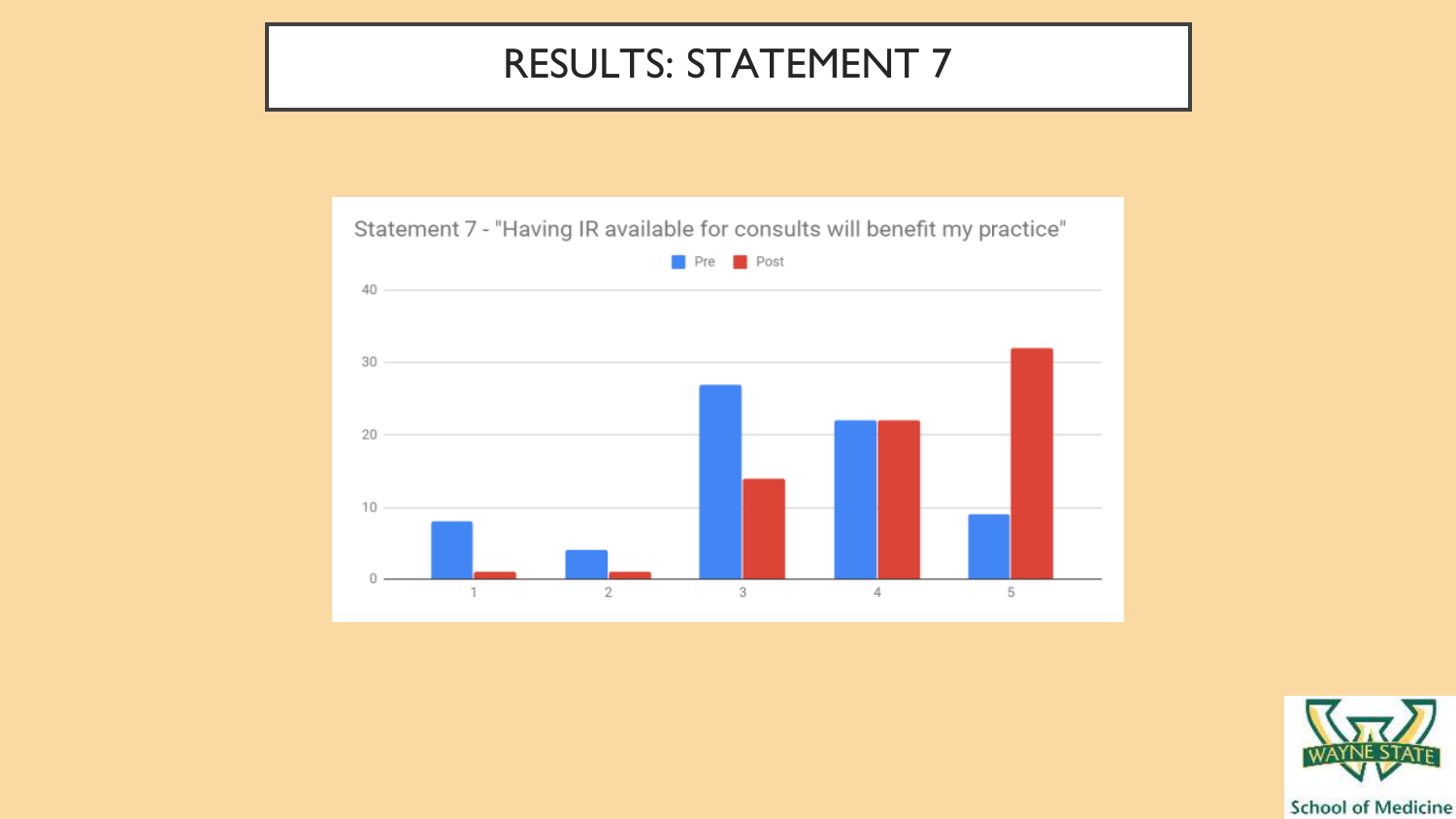### CONCLUSIONS & NEXT STEPS

- Increasing medical student familiarity with IR is essential to produce physicians with a broad understanding of the management options at their disposal.
- Targeted case presentations given to medical students interested in non-radiology specialties were effective in increasing understanding of the scope and role of IR in the specialty of interest.
- Student-led presentations using interest groups as a networking platform are an effective method for forming first impressions and exposing future doctors to the applications of IR in their practice.
- Guest presentations at other interest groups may gain the interest of students who are still undecided in their chosen specialty who have otherwise not had any previous exposure to IR.
- This could prove to be a model for various subspecialties to educate students interested in primary care, improving their knowledge and increasing the management options at their disposal.
- Expand our definition of primary care and present to pediatric, surgery, and OB/GYN interest groups
- Identify opportunities to discuss IR in medical curriculum
	- Lectures
	- Case-based learning
	- Virtual case modules
- Explore the value of these presentations on interns who may not have had previous exposure to IR in undergraduate medical education.